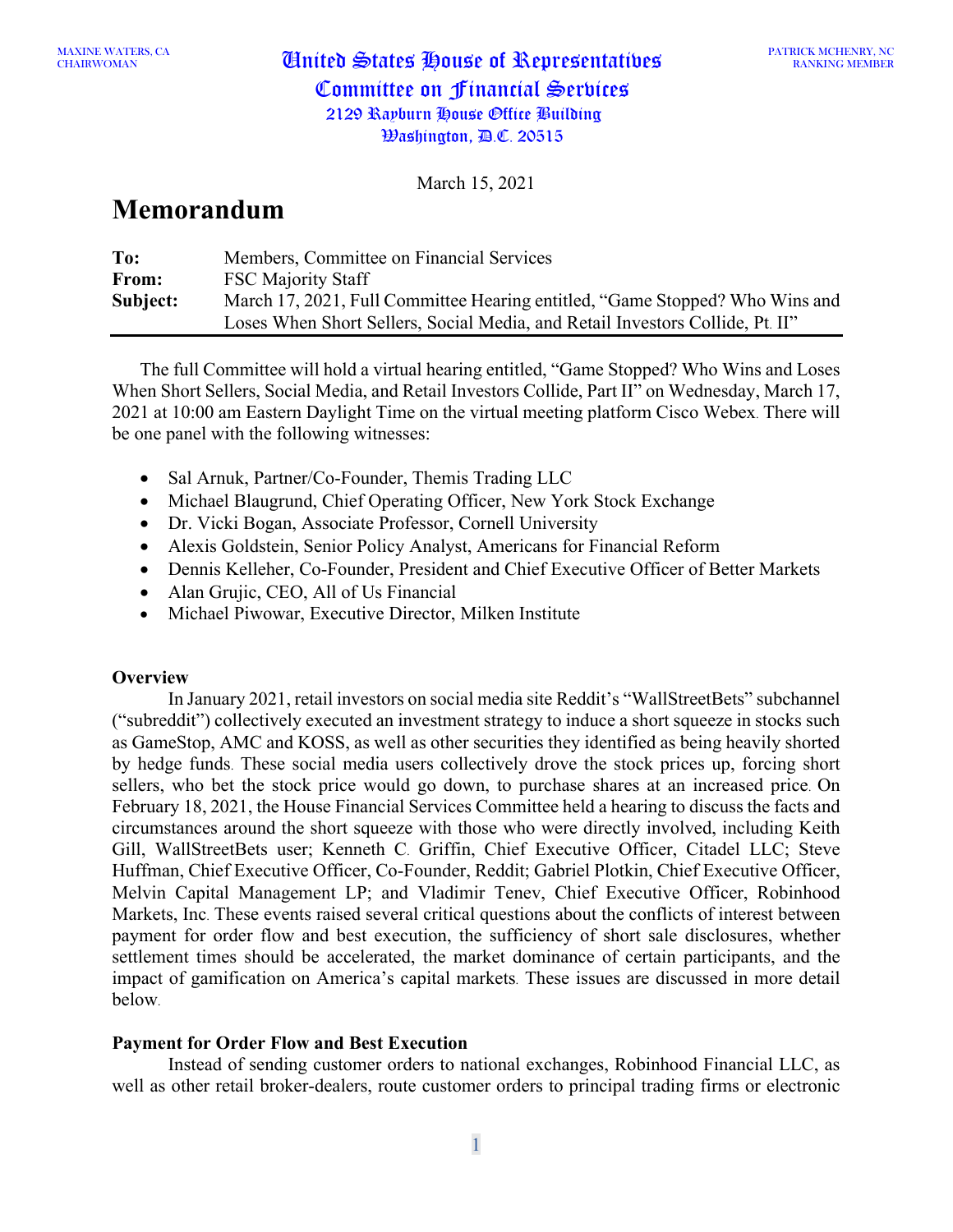market makers that, in turn, either execute the orders or submit them to market centers.<sup>[1](#page-1-0)</sup> Principal trading firms profit from accepting these orders "either by taking the other side of the customer orders and exiting the positions at a profit ... or by routing the orders to other market centers."<sup>[2](#page-1-1)</sup> Broker-dealers also receive incentives from submitting their customers' orders to a particular principal trading firm. One such incentive is called "payment for order flow" (PFOF).<sup>[3](#page-1-2)</sup>

Reporting from Alphacution, a research firm, indicates that aggregate PFOF revenue nearly "tripled at four major brokerages—TD Ameritrade, Robinhood, E\*Trade, and Charles Schwab to \$2.5 billion in 2020 from \$892 million in 2019."[4](#page-1-3) Other broker-dealers, including Webull, Ally Invest, and Interactive Brokers reportedly received nearly \$300 million in such payments. [5](#page-1-4) Some argue that PFOF helps to lower retail broker-dealer commissions and allows some retail brokerdealers, such as Robinhood, to offer "commission-free trading." Others, including the U.S. Securities and Exchange Commission (SEC or Commission), have noted that, in some cases, commission-free trading comes "with a catch," including customers receiving inferior execution prices. [6](#page-1-5)

The SEC's regulatory approach to PFOF has largely involved disclosure requirements aimed at addressing the potential conflicts of interest that PFOF may pose for broker-dealers.<sup>[7](#page-1-6)</sup> Critically, in addition to those disclosure requirements, retail broker-dealers are also required to get the "best execution" for their customers. [8](#page-1-7) This means that if a retail broker-dealer routes customer orders to a market maker, retail broker-dealers such as Robinhood have to make sure the market maker will execute the customer's order on the most favorable terms and prices reasonably available in the market. The retail broker-dealer may not, for instance, route an order based solely on which market maker will offer the most incentives for order flow. Nonetheless, there is an inherent conflict between a retail broker-dealer's receipt of PFOF, and its best execution obligations, because retail broker-dealers may be inclined to send a customer order to the principal trading firm that will pay the most, instead of to the one that will execute the customer's order on the most favorable terms.

#### **Form 13-F Reporting**

Section 13(f) of the Securities and Exchange Act of 1934 and Rule 13(f) requires institutional investment managers that have investment discretion with respect to accounts holding certain equity securities, with an aggregate fair market value of at least \$100 million, to file a report with the SEC.<sup>[9](#page-1-8)</sup> Institutions reporting under 13(f) may include hedge funds.<sup>[10](#page-1-9)</sup> Melvin's short against GameStop was expressed in listed put options and, therefore, was disclosed in Melvin's form 13F

<span id="page-1-0"></span><sup>1</sup> *Se[e In Re Robinhood](https://www.sec.gov/litigation/admin/2020/33-10906.pdf)*, Admin. Pro. File No. 3-20171 (Dec. 17, 2020)

<span id="page-1-1"></span> $^{2}$  *Id.* 

<span id="page-1-2"></span><sup>&</sup>lt;sup>3</sup> *Id.* Rule 10b-10(d)(8) of the Securities and Exchange Act of 1934 (Exchange Act) defines PFOF as "any monetary payment, service, property, or other benefit that results in remuneration, compensation, or consideration to a broker or dealer from any broker or dealer, national securities exchange, registered securities association, or exchange member in return for the routing of customer orders by such broker or dealer to any broker or dealer, national securities exchange, registered securities association, or exchange member for execution…". S*ee also* [17 CFR §](https://www.law.cornell.edu/cfr/text/17/240.10b-10)  [240.10b-10.](https://www.law.cornell.edu/cfr/text/17/240.10b-10)

<sup>4</sup> Yahoo Finance. [Payments for order flow almost tripled in 2020 at Robinhood, other brokerages.](https://money.yahoo.com/payments-for-order-flow-exploded-in-2020-215034948.html) Feb. 18, 2021.

<span id="page-1-4"></span><span id="page-1-3"></span><sup>5</sup> *Id.*

<span id="page-1-5"></span><sup>6</sup> *Se[e In Re Robinhood](https://www.sec.gov/litigation/admin/2020/33-10906.pdf)*, Admin. Pro. File No. 3-20171 (Dec. 17, 2020)

<span id="page-1-6"></span><sup>7</sup> *See*, e.g., [17 CFR § 240.10b-10;](https://www.law.cornell.edu/cfr/text/17/240.10b-10) [17 CFR § 242.606;](https://www.law.cornell.edu/cfr/text/17/242.606) an[d 17 CFR § 242.607](https://www.law.cornell.edu/cfr/text/17/242.606)

<sup>8</sup> *See* [FINRA Rule 5310](https://www.finra.org/rules-guidance/rulebooks/finra-rules/5310)

<span id="page-1-9"></span><span id="page-1-8"></span><span id="page-1-7"></span><sup>9</sup> *See*[17 CFR § 240.13f-1](https://www.law.cornell.edu/cfr/text/17/240.13f-1)

<sup>10</sup> *Id.*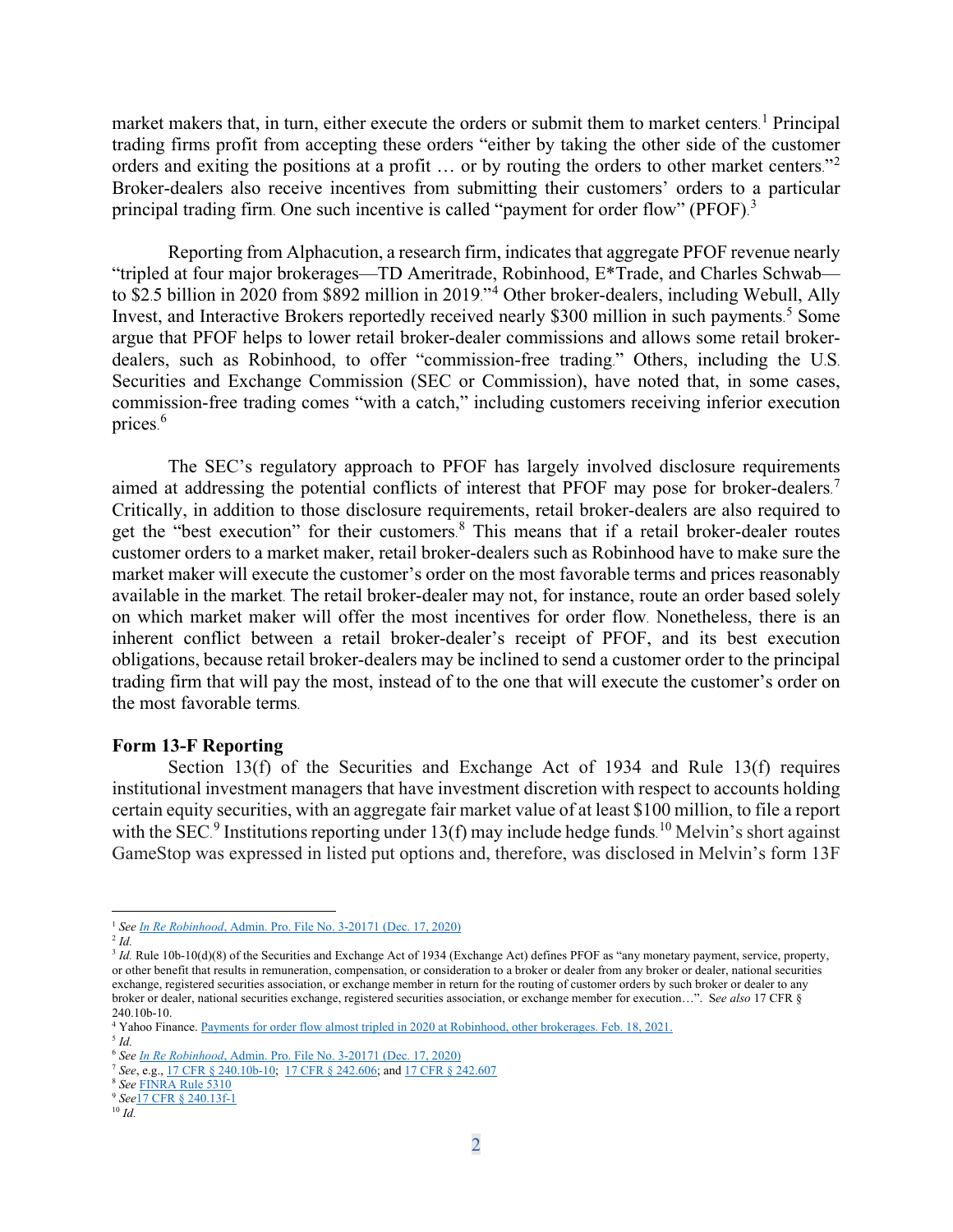filing with the SEC.<sup>[11](#page-2-0)</sup> This enabled WallStreetBets users to discover the hedge fund's short against GameStop.<sup>[12](#page-2-1)</sup> Prior to this, on July 10, 2020, the SEC had proposed to raise the reporting threshold under Rule 13(f) from \$100 million to \$3.5 billion.<sup>13</sup> Members of Congress<sup>[14](#page-2-3)</sup> and others opposed the rulemaking because it would reduce transparency into "portfolios controlling \$2.3 trillion in assets."<sup>[15](#page-2-4)</sup> Others have called for changes that would require institutional investment managers to report more frequently than the rule currently requires.<sup>[16](#page-2-5)</sup>

#### **Short Sale Disclosures**

Section 929X(a) of the Dodd-Frank Wall Street Reform and Consumer Protection Act (Dodd-Frank) requires the Commission to "…prescribe rules providing for the public disclosure of the name of the issuer and the title, class, CUSIP number, aggregate amount of the number of short sales of each security, and any additional information determined by the Commission following the end of the reporting period. Pursuant to section 929X(a), at minimum, such public disclosure shall occur every month."<sup>[17](#page-2-6)</sup> Section 929X(a) also instructed that this reporting should occur, at minimum, on a monthly basis.<sup>[18](#page-2-7)</sup> The SEC has not engaged in this rulemaking to date.

#### **Accelerated Settlement**

"Clearance" is the process of calculating the mutual obligations of market participants, usually on a net basis, for the exchange of securities and money, and "settlement" is defined as the completion of a transaction wherein the seller of a financial instrument transfers the instrument to the buyer, and the buyer transfers the money to purchase the financial instrument to the seller.<sup>[19](#page-2-8)</sup> The standard settlement cycle for most broker-dealer securities transactions, including stocks, bonds, municipal securities, and exchange-traded funds is two business days after the trade is executed  $(T+2)^{20}$  $(T+2)^{20}$  $(T+2)^{20}$  Serving as the primary post-trade market infrastructure in the U.S., the Depository Trust & Clearing Corporation (DTCC), a member-led holding company that is responsible for clearing and settling much of U.S. stock trades, facilitates the clearing process by serving as a centralized clearinghouse for more than 50 exchanges and equity platforms,<sup>[21](#page-2-10)</sup> processing trillions of dollars in securities transactions daily.<sup>[22](#page-2-11)</sup>

Because there is a two-day period between trade date and settlement date  $(T+2)$ , there is a risk that a broker may not be able to complete its end of the transaction by the settlement date (e.g. the buyer fails to deliver the cash, or the seller fails to deliver the security) due to potential changes in market or financial conditions, including price fluctuations in the transacted security.<sup>[23](#page-2-12)</sup> To safeguard against a potential default by either the buyer or seller, the National Securities Clearing Corporation (NSCC), a subsidiary of DTCC, maintains a multibillion-dollar clearing fund which

<span id="page-2-0"></span><sup>&</sup>lt;sup>11</sup> Institutional Investor, [Buried in Reddit, the Seeds of Melvin Capital's Crisis](https://www.institutionalinvestor.com/article/b1q8swwwtgr7nt/Buried-in-Reddit-the-Seeds-of-Melvin-Capital-s-Crisis) Jan. 25, 2021

<span id="page-2-1"></span><sup>&</sup>lt;sup>12</sup> Financial Times, [Melvin Capital, GameStop and the road to disaster](https://www.ft.com/content/3f6b47f9-70c7-4839-8bb4-6a62f1bd39e0) Feb. 6, 2021

<sup>&</sup>lt;sup>13</sup> [Proposed Rule: Reporting Threshold for Institutional Investment Managers \(sec.gov\)](https://www.sec.gov/rules/proposed/2020/34-89290.pdf)

<span id="page-2-4"></span><span id="page-2-3"></span><span id="page-2-2"></span><sup>&</sup>lt;sup>14</sup> Chairwoman Maxine Waters. [Letter Re: File No. S7-08-20. Reporting Threshold for Institutional Investment Managers.](https://financialservices.house.gov/uploadedfiles/ltr_cmw_to_sec_re_13f.pdf) Oct. 2, 2020.

<sup>&</sup>lt;sup>15</sup> Commissioner Allison Herren Lee[. Statement on Proposal to Substantially Reduce 13F Reporting.](https://www.sec.gov/news/public-statement/lee-13f-reporting-2020-07-10) Jul. 10, 2020.

<span id="page-2-5"></span><sup>16</sup> [Rulemaking Petition: Request for rulemaking concerning amendment of beneficial ownership reporting rules under Section 13\(f\) of the](https://www.sec.gov/rules/petitions/2013/petn4-659.pdf)  **[Securities](https://www.sec.gov/rules/petitions/2013/petn4-659.pdf)** 

<sup>&</sup>lt;sup>17</sup> See Pub. L. No. 111-203, § 929X(a). (Codified as amended at 15 U.S.C. § 78m(f)(2). (2012)).

<span id="page-2-7"></span><span id="page-2-6"></span><sup>18</sup>*Id.*

<span id="page-2-9"></span><span id="page-2-8"></span><sup>19</sup> *Id*. <sup>20</sup> 17 C.F.R. § 240.15c6-1(a).

<span id="page-2-10"></span><sup>&</sup>lt;sup>21</sup> DTCC. [FAQs: How Issuers Work with DTC.](https://www.dtcc.com/settlement-and-asset-services/issuer-services/how-issuers-work-with-dtc) (accessed Mar. 10, 2021).

<span id="page-2-11"></span><sup>&</sup>lt;sup>22</sup> The Wall Street Journal. [Clearinghouse Urges Faster Trade Settlement Amid GameStop Scrutiny.](https://www.wsj.com/articles/clearinghouse-urges-faster-trade-settlement-amid-gamestop-scrutiny-11614175201) Feb. 24, 2021.

<span id="page-2-12"></span><sup>&</sup>lt;sup>23</sup> Bank of International Settlements. [The Interdependence of Payment and Settlement Systems.](https://www.bis.org/cpmi/publ/d84.pdf) June 2008.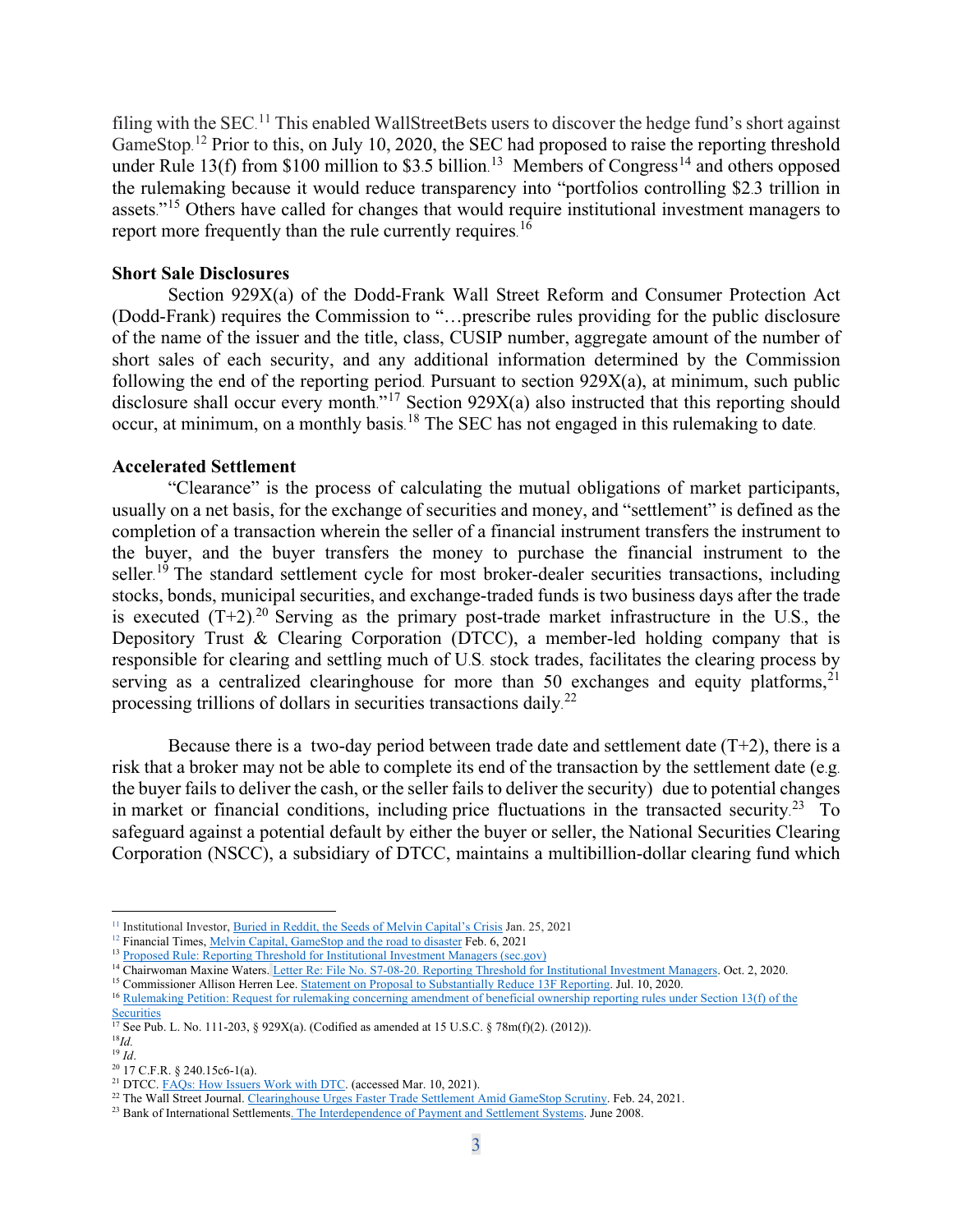is funded by member brokers, including Robinhood, in the event of such a failure.<sup>[24](#page-3-0)</sup> The clearing fund deposit amounts are calculated at least once daily pursuant to a formula, established by NSCC's rules, designed to cover the fund's exposure to a given member's risk based on the riskiness of that particular member's portfolio that includes, among other factors, a "member's concentration in volatile stocks, the volume of trades occurring, imbalances in buying and selling, and the [member] firm's financial condition.<sup> $25$ </sup> As a member broker's risk profile grows, the NSCC may demand that it deposit more money in the fund.<sup>[26](#page-3-2)</sup>

Early in the morning on January 28, 2021, the NSCC reportedly requested roughly an additional \$3 billion from Robinhood due to Robinhood's increased risk exposure generated by the GameStop frenzy.<sup>[27](#page-3-3)</sup> Vlad Tenev, Chief Executive Officer of Robinhood, claimed that because Robinhood was unable to immediately produce the additional \$3 billion to the NSCC, he was forced to restrict trading in certain stocks, including GameStop, to reduce Robinhood's risk profile, thereby reducing the additional amount Robinhood would be required to deliver to the NSCC to \$700 million. [28](#page-3-4)

Some have advocated for the reduction of the settlement cycle to one business day  $(T+1)$ , or even real-time settlements. Blaming the inherent risk generated by the T+2 settlement cycle for forcing Robinhood to restrict trading in certain stocks, Mr. Tenev has called for the US to move toward a real-time settlement system which, he says, "would greatly mitigate the risk" inherent in the current settlement cycle.<sup>[29](#page-3-5)</sup> DTCC itself has stated the "immediate benefits of moving to a T+1 settlement cycle would mean cost savings, reduced market risk and lower margin requirements."<sup>[30](#page-3-6)</sup> Others have expressed caution against immediate actions to shorten the settlement cycle. For instance, SEC Commissioner Hester Pierce cautioned against shortening the settlement cycle too quickly, because it has not been long since the 2017 adjustments to  $T+2$  (from  $T+3$ ).<sup>[31](#page-3-7)</sup>

#### **Market Dominance by Certain Participants**

The market dominance of some capital market participants raises concerns about systemic risk and, in particular, correlated risks arising from the relationship between financial institutions. For example, Citadel LLC is a multi-service hedge fund and financial services company, and its subsidiary, Citadel Securities LLC, is one of the largest market makers and, according to its website, executes "approximately 47% of all U.S.-listed retail volume."<sup>[32](#page-3-8)</sup> Citadel Securities also, reportedly, handles almost as much trading volume as Nasdaq.<sup>[33](#page-3-9)</sup> Further, Citadel Securities along with market maker Virtu Financial, "account for more of the overall equity market than the New York Stock Exchange."[34](#page-3-10) With respect to Citadel, some have raised concerns about a single market maker managing such a large volume of retail order flow, and what that means in terms of pricing. [35](#page-3-11)

<span id="page-3-0"></span><sup>&</sup>lt;sup>24</sup> The Wall Street Journal. [Clearinghouse Urges Faster Trade Settlement Amid GameStop Scrutiny.](https://www.wsj.com/articles/clearinghouse-urges-faster-trade-settlement-amid-gamestop-scrutiny-11614175201) Feb. 24, 2021.

<span id="page-3-1"></span><sup>&</sup>lt;sup>25</sup> Bloomberg. [Robinhood's Collateral-Crunch Explanation Puzzles Wall Street.](https://www.bloomberg.com/news/articles/2021-02-06/robinhood-s-collateral-crunch-explanation-puzzles-wall-street) Feb. 6, 2021.

<span id="page-3-2"></span><sup>&</sup>lt;sup>26</sup> The Wall Street Journal. [Clearinghouse Urges Faster Trade Settlement Amid GameStop Scrutiny.](https://www.wsj.com/articles/clearinghouse-urges-faster-trade-settlement-amid-gamestop-scrutiny-11614175201) Feb. 24, 2021.

<sup>&</sup>lt;sup>27</sup> The Wall Street Journal. [Robinhood's GameStop Debacle Calls to Modernize Stock Clearing.](https://www.wsj.com/articles/robinhoods-gamestop-debacle-spurs-calls-to-modernize-stock-clearing-11612780200) Feb. 8, 2021.

<span id="page-3-4"></span><span id="page-3-3"></span><sup>28</sup> *Id*.

<span id="page-3-5"></span><sup>&</sup>lt;sup>29</sup> Reuters. [Robinhood CEO Calls for Move to Real-Time Settlement of Trades.](https://www.reuters.com/article/us-retail-trading-robinhood-ceo/robinhood-ceo-calls-for-move-to-real-time-settlement-of-trades-idINKBN2A22VG) Feb. 2, 2021.

<span id="page-3-6"></span><sup>&</sup>lt;sup>30</sup> DTCC. [Advancing Together: Leading the Industry to Accelerated Settlement.](https://perspectives.dtcc.com/articles/leading-the-industry-to-accelerated-settlement?utm_source=google&utm_medium=cpc&utm_campaign=accelerated_settlement&utm_term=c&utm_content=c&gclid=Cj0KCQiAvvKBBhCXARIsACTePW9KzWqxwbo5KxK1ZzjeTVWDkLCElkXwsFpKBH5uuryboyHvZkRrdh0aAjp-EALw_wcB) Feb. 2021.

<span id="page-3-7"></span><sup>&</sup>lt;sup>31</sup> CNBC. [SEC Commissioner on GameStop Fallout: We Can Consider Adjusting Short Selling Limitations.](https://theglobalherald.com/news/sec-commissioner-on-gamestop-fallout-we-can-consider-adjusting-short-selling-limitations/) Feb. 2021.

<span id="page-3-8"></span><sup>&</sup>lt;sup>32</sup> [Citadel Securities Website.](https://www.citadelsecurities.com/products/equities-and-options/)

<sup>&</sup>lt;sup>33</sup> Quartz, [Citadel Gets Almost As Much Trading Volume as Nasdaq](https://qz.com/1969196/citadel-securities-gets-almost-as-much-trading-volume-as-nasdaq/) Feb. 5, 2021.

<span id="page-3-10"></span><span id="page-3-9"></span><sup>34</sup> Id.

<span id="page-3-11"></span><sup>35</sup> Yahoo Finance[, Biden's SEC pick: Some crypto markets 'rife with fraud and scams'](https://autos.yahoo.com/gensler-cryptocurrencies-rife-with-fraud-and-scams-in-some-markets-195434133.html?guccounter=1) March 2, 2021.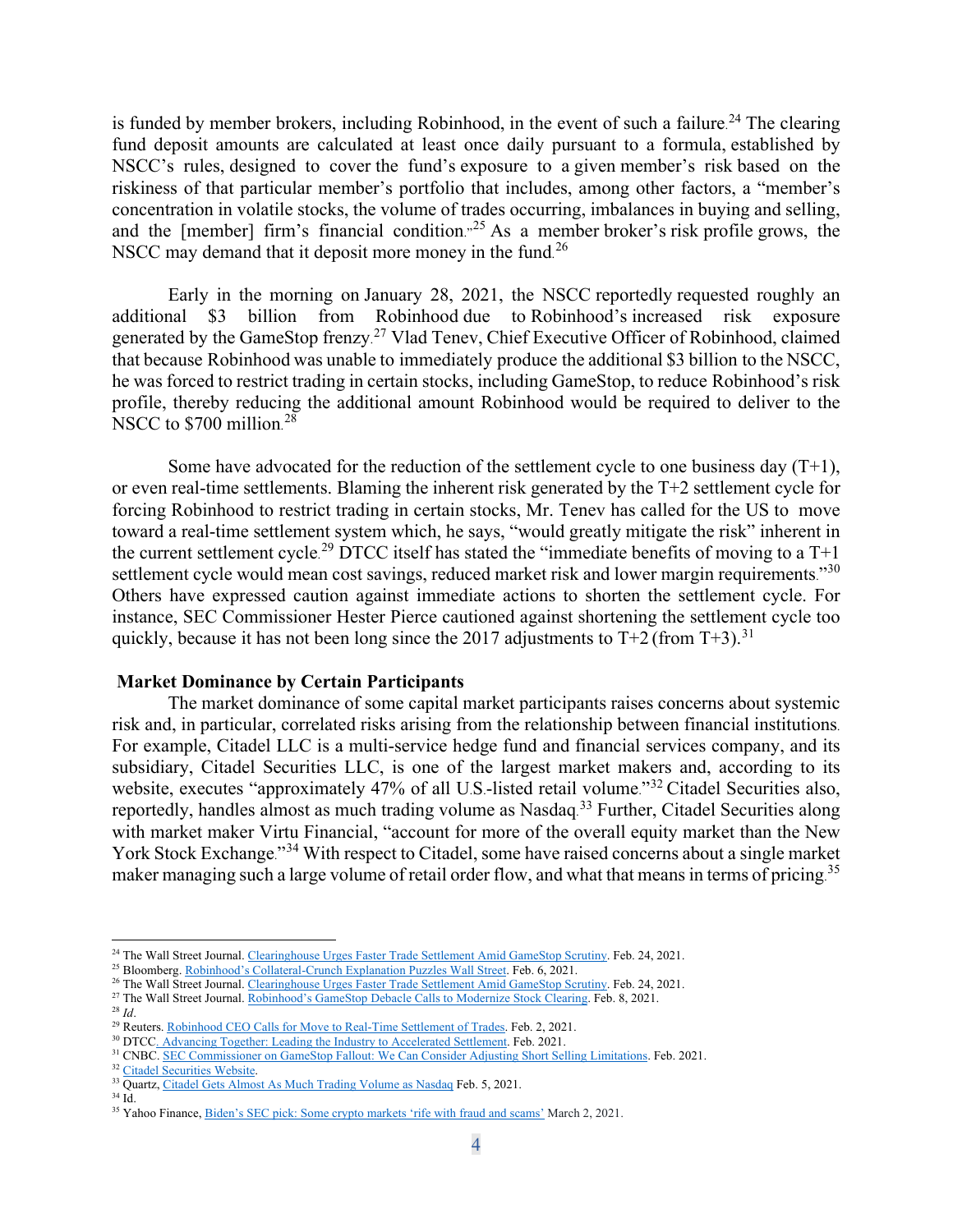Others have questioned whether Citadel has such dominance in our financial markets that it poses a systemic risk to the entire U.S. financial system.<sup>[36](#page-4-0)</sup>

#### **Gamification and Social Media**

Gamification in investing involves tactics used to increase consumer engagement, time spent on an investment platform, and number of trades.<sup>[37](#page-4-1)</sup> This includes design elements and psychological tools meant to keep the attention of its users, including emoji-filled notifications, prizes, graphics, and animations. Robinhood, at the forefront of the gamification movement by broker-dealers, provides prizes designed to increase engagement including a confetti animation when investors complete their first trade, and a chance of winning a share of a glamorous stock (e.g., Apple) if they get a friend to sign up for the platform. Robinhood also offers "scratch-off" stocks, similar to scratch-off lottery tickets, which have variable reward schedules akin to slot machines.<sup>[38](#page-4-2)</sup> Some attribute the GameStop short squeeze itself to the gamification of investing and to the increasing role that social media and technology play in capital markets.<sup>[39](#page-4-3)</sup>

The gamification of complex investment systems has been shown to have detrimental consequences for novice investors' financial health and emotional well-being. Alexander Kearns, a twenty-year-old novice Robinhood investor, mistakenly believed that he had lost hundreds of thousands of dollars in options trading.<sup>[40](#page-4-4)</sup> Robinhood sent him an automated email telling him to take "immediate action," and requested a payment of over \$170,000. Believing that he had made irreparable mistakes, Mr. Kearns took his own life. [41](#page-4-5) Only on the day after Mr. Kearns died did he receive an email from Robinhood stating, "Great news! We're reaching out to confirm that you've met your margin call and we've lifted your trade restrictions. If you have any questions about your margin call, please feel free to reach out. We're happy to help!"[42](#page-4-6)

Robinhood's one-click trading makes trading feel like a game to such an extent that users have resorted to taking out loans to fund their usage, including one user who took out two \$30,000 home equity loans so he could purchase and sell speculative stocks and options, with the aim of paying off debts he incurred from his trading activities.<sup>[43](#page-4-7)</sup> The amalgamation of gamification features, such as those seen on Robinhood's platform, has driven criticism that gamified online trading platforms encourage behavior similar to a gambling addiction. [44](#page-4-8) Research indicates the more the do-it-yourself investors trade, the worse their financial outcomes are.<sup>[45](#page-4-9)</sup>

There has also been an increase in social media usage discussing investment strategies on apps such as TikTok and Reddit. Investors and their fellow social media users often discuss stocks often traded on Robinhood. TikTok videos with the hashtag #robinhoodstocks have garnered 19.4 million views.<sup>[46](#page-4-10)</sup> Similarly, users of the Reddit subchannel ("subreddit") WallStreetBets have

<sup>&</sup>lt;sup>36</sup> The Wall Street Journal[, Citadel 'May Pose a Systemic Threat,' Waters Says](https://www.wsj.com/livecoverage/gamestop-stock-hearing-keith-gill-reddit-robinhood/card/PB8CZ6TKdnvdCqnRmJKf) Feb. 18, 2021.

<span id="page-4-2"></span><span id="page-4-1"></span><span id="page-4-0"></span><sup>&</sup>lt;sup>37</sup> The Washington Post. *[Robinhood's Role in the 'Gamification' of Investing](https://www.washingtonpost.com/business/robinhoods-role-in-the-gamification-of-investing/2020/12/19/83b310ca-41bf-11eb-b58b-1623f6267960_story.html)*. Dec. 21, 2020.

<sup>38</sup> Business Insider. *[I was addicted to Robinhood and Wall Street Bets —](https://www.businessinsider.com/addicted-to-robinhood-wallstreetbets-day-trading-lost-everything-2021-2) and lost everything*. Feb. 11, 2021.

<span id="page-4-3"></span><sup>39</sup>*See, e.g.,* The Washington Post. *[Robinhood's Role in the 'Gamification' of Investing](https://www.washingtonpost.com/business/robinhoods-role-in-the-gamification-of-investing/2020/12/19/83b310ca-41bf-11eb-b58b-1623f6267960_story.html)*. Dec. 21, 2020.

<span id="page-4-4"></span><sup>40</sup> CBS News. *[Alex Kearns died thinking he owed hundreds of thousands for stock market losses on Robinhood.](https://www.cbsnews.com/news/alex-kearns-robinhood-trader-suicide-wrongful-death-suit/) His parents have sued over his [suicide](https://www.cbsnews.com/news/alex-kearns-robinhood-trader-suicide-wrongful-death-suit/)*. Feb. 8, 2021.

<span id="page-4-5"></span> $\frac{d}{41}$  *Id.*  $42$   $\overline{Id}$ .

<span id="page-4-7"></span><span id="page-4-6"></span><sup>43</sup> *Id.*

<span id="page-4-8"></span><sup>44</sup> NBC. *[Gambling addiction experts see familiar aspects in Robinhood app](https://www.nbcnews.com/business/business-news/gambling-addiction-experts-see-familiar-aspects-robinhood-app-n1256213)*. Jan 30, 2021.

<span id="page-4-9"></span><sup>45</sup> The New York Times. *[Robinhood has Lured Young Traders, Sometimes with](https://www.nytimes.com/2020/07/08/technology/robinhood-risky-trading.html) Devastating Results*. Feb. 2, 2021.

<span id="page-4-10"></span><sup>46</sup> TikTok, *[#robinhoodstocks Hashtag Videos on TikTok,](https://www.tiktok.com/tag/robinhoodstocks?source=h5_m)* (accessed Feb. 23, 2021).